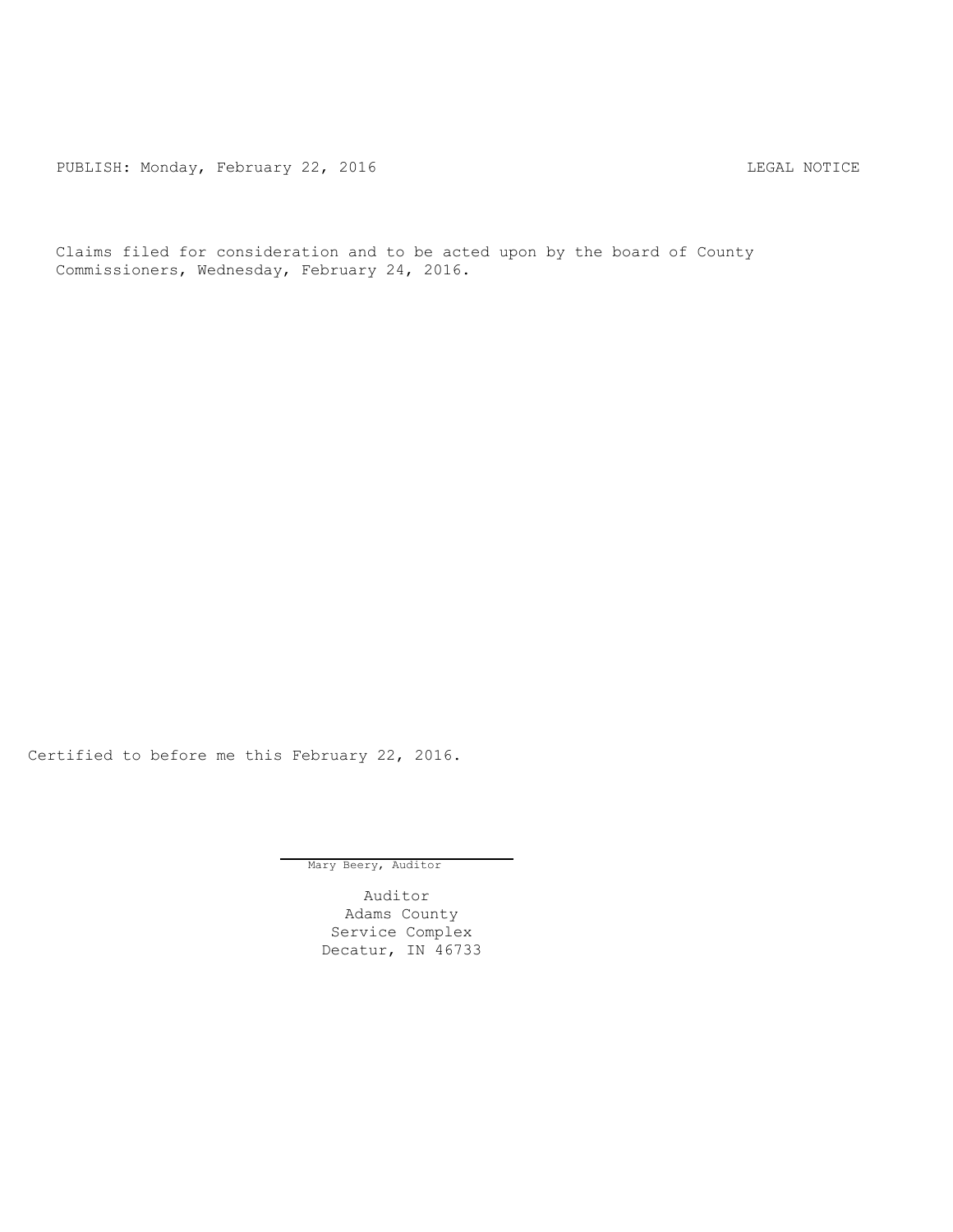

## **Claims Docket for Newspaper Adams County, Indiana**

## For Period: **1/28/2016** to **2/10/2016**

*313 W. Jefferson St. Decatur, IN 46733 (219) 724-2600*

Date Claims to be Paid: **2/24/2016**

| <b>Vendor</b>                            | Amount   | <b>Vendor</b>                            | Amount    |
|------------------------------------------|----------|------------------------------------------|-----------|
| Adams Memorial Hospital                  | 504.81   | Adams County Solid Waste                 | 5.91      |
| Indiana Michigan Power                   | 7,292.52 | Appraisal Research Corporation           | 11,479.07 |
| Arnold Lumber Co., Inc.                  | 96.55    | Berne Tri-Weekly News                    | 13.58     |
| Suburban Propane LP                      | 360.00   | Brateman's, Inc.                         | 39.99     |
| Chet's Pest Control                      | 120.00   | Cintas Location #338                     | 54.35     |
| City Of Decatur                          | 1,027.73 | Clarke Mosquito Control Products         | 13,809.29 |
| Decatur True Value                       | 810.85   | <b>Complete Printing Service</b>         | 80.00     |
| Dealership Holdings LLC                  | 321.15   | Craigville Telephone Comp                | 119.00    |
| Decatur Chamber Of Commerce              | 30.00    | Decatur Daily Democrat                   | 476.40    |
| Decatur Police Department                | 2,756.50 | Decatur Postmaster                       | 182.00    |
| Douglas L. Bauman                        | 56.00    | Gordon Food Service                      | 4,874.41  |
| Hilty Engine Service                     | 82.50    | Indiana State Police                     | 136.00    |
| J & K Communications, Inc.               | 2,002.26 | Kiess Electric                           | 593.81    |
| Lehman Feed Mill                         | 1,573.00 | Manatron Inc.                            | 10,646.46 |
| Mark S. Gresla, MD                       | 60.00    | Mind's Eye Graphics                      | 332.40    |
| Monroe Water Department                  | 180.55   | Moser Motor Sales, Inc.                  | 27,570.00 |
| Nipsco                                   | 3,407.37 | Patrick R Miller                         | 84.68     |
| Portland Motor Parts, Inc                | 157.78   | Quill Corporation                        | 1,143.46  |
| Roger Thompson                           | 60.00    | Rorick Electric                          | 1,221.50  |
| Roto-Rooter                              | 215.00   | Sherwin-Williams                         | 94.34     |
| Stone-Street Quarries, Inc.              | 178.40   | Fort Wayne Newspapers                    | 273.00    |
| Thomas Fox                               | 14.45    | Top Supply Company LLP                   | 150.32    |
| Tractor Supply Credit Plan               | 45.47    | Treasurer of Adams County                | 50,343.98 |
| Tri-State First Aid                      | 36.70    | <b>Ulman's Carpet Cleaners</b>           | 312.50    |
| Underground Pipe & Valve,                | 3,375.00 | Wards The Sign it Shop                   | 30.00     |
| Welder Services, Inc.                    | 37.16    | West Payment Center                      | 670.14    |
| Witham Toxicology Laboratory             | 15.00    | Central Indiana Hardware                 | 8,043.00  |
| CenturyLink                              | 640.72   | Adams County Automotive Supply, Inc.     | 345.91    |
| Affolder Implement Sales, Inc.           | 4,084.46 | Zep Sales and Service                    | 754.49    |
| Tom Magnan                               | 30.00    | Purdue University                        | 304.48    |
| Bailey's Test Strips & Thermometers, LLC | 85.50    | Bluhm & Reber                            | 160.00    |
| Waste Management                         | 519.99   | Don Myers Plumbing                       | 16,932.44 |
| Bob's Locksmith Shop                     | 95.45    | Northern District Clerk's Association    | 120.00    |
| In Assoc. Of Co. Hwy. Engin              | 120.00   | Boys & Girls Club                        | 4,297.00  |
| Deborah S. Stimpson                      | 142.77   | Zurcher's Best-One Tire & Auto Care, Inc | 1,082.31  |
| Tom Magnan/Special Needs                 | 119.53   | Kristina Nichols                         | 46.67     |
| LuAnn K. Rehm                            | 7.12     | Braun's Garage, Inc.                     | 87.49     |
| Emil W. Meyer                            | 60.00    | Harvest Land Co-op                       | 3,519.96  |
| Wal-Mart                                 | 422.48   | Advanced Imaging Solutions, Inc.         | 49.65     |
| Indiana Drug Enforcement Association     | 60.00    | OnlyInternet.Net Broadband & Wireless    | 306.00    |
| Beth A. Webber                           | 136.00   | Fastenal Company                         | 115.47    |
| Thomas R Krueckeberg                     | 110.44   | Adams County Sheriff's Department        | 232.00    |
| ERS Wireless Communications              | 1,570.90 | Michael G. Werling                       | 625.00    |
| Troyer's Market LLC                      | 689.07   | <b>ESRI</b>                              | 35,000.00 |
| Allen County Juvenile Center             | 4,200.00 | Bi-County Services, Inc                  | 3,276.00  |
| Deb Stevens                              | 92.40    | Verizon Wireless                         | 1,832.26  |
| <b>Stationair's Express</b>              | 278.75   | Landon Patterson                         | 210.00    |
| Karla Marbach                            | 663.00   | Moore Medical Corporation                | 564.85    |